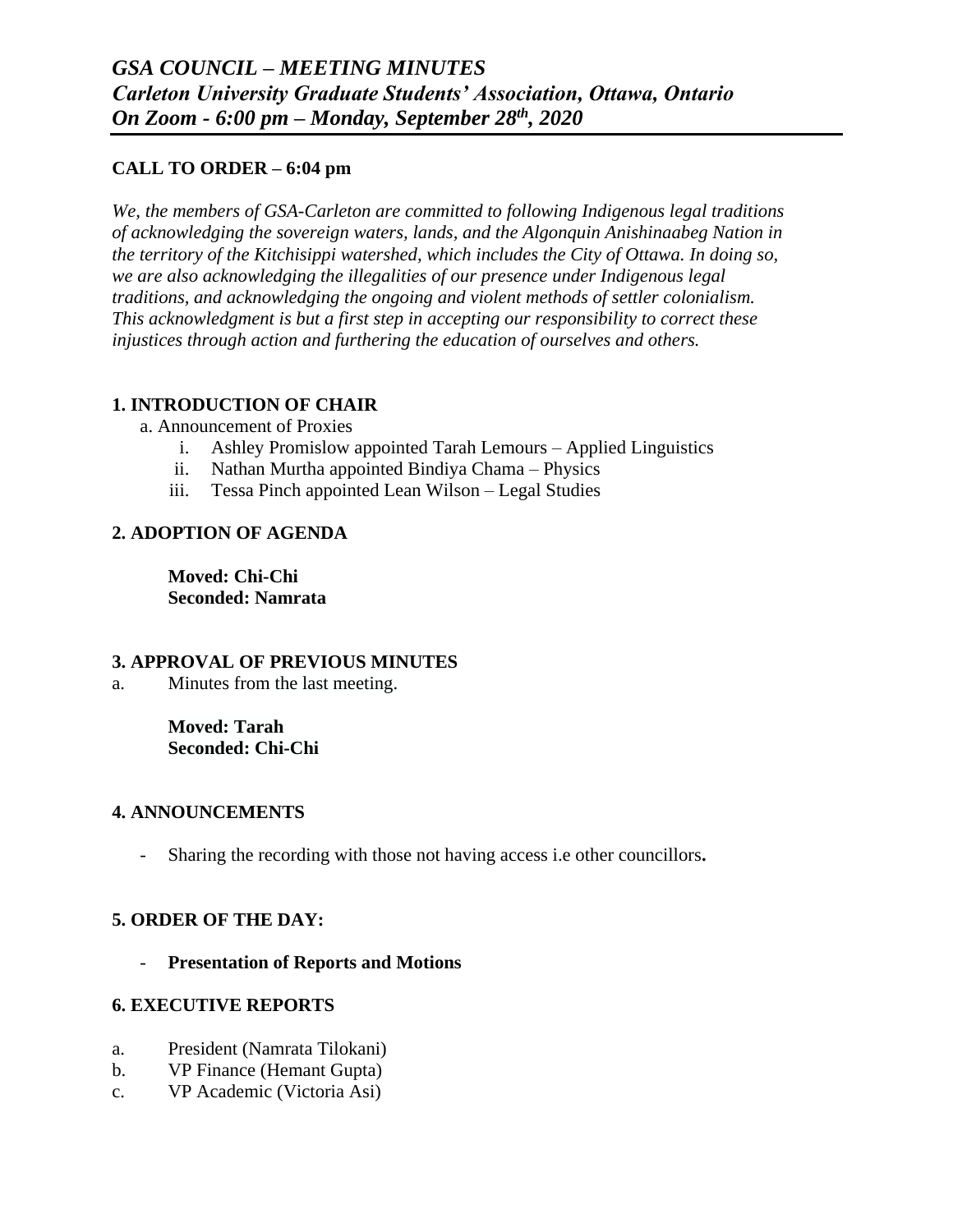# *GSA COUNCIL – MEETING MINUTES Carleton University Graduate Students' Association, Ottawa, Ontario On Zoom - 6:00 pm – Monday, September 28th, 2020*

- d. VP External (Harar Hall)
- e. VP Operations (Chichi Ayalogu)
- f. Questions
	- 1. Taryn Can we get a bit of information on the expectations of a Board Member?

## **7. OTHER REPORTS**

- a. Senate & Senate Committees
- b. Graduate Residence Caucus (GRC)
- c. Graduate Faculty Board (GFB)
- d. Canadian Union of Public Employees 4600 (CUPE 4600)
- f. Board of Governor**s** (BOG)
- g. Carleton University Students' Association (CUSA)
- i. Questions
	- 1. Taryn Have we updated the list for new GFB members?

## **8. DEPARTMENTAL REPORTS**

**-** Nothing to Report

## **9. NEW BUSINESS**

**a. Motion 30.09.2020 - 01: Cell Phone and Internet**

**Moved By**: Namrata **Seconded By:** Hemant

Whereas COVID-19 has exacerbated the need to communicate via internet and through personal cell phones,

Whereas executive members of the GSA do not get reimbursed for their cell phone usage and internet usage,

Whereas having this reimbursement would be helpful to eliminate technology barriers with regards to working from home,

BIRT Council approve the expenditures for the five (5) Executive members to each have a cell phone benefit of \$80 per month and internet benefit of \$50 per month.

**Motion to Amend:** BIRT Council approve the expenditures for the five (5) Executive members to each have a cell phone benefit of \$80 per month (increased from \$20/month) and internet benefit of \$50 per month, as of September 1st, 2020.